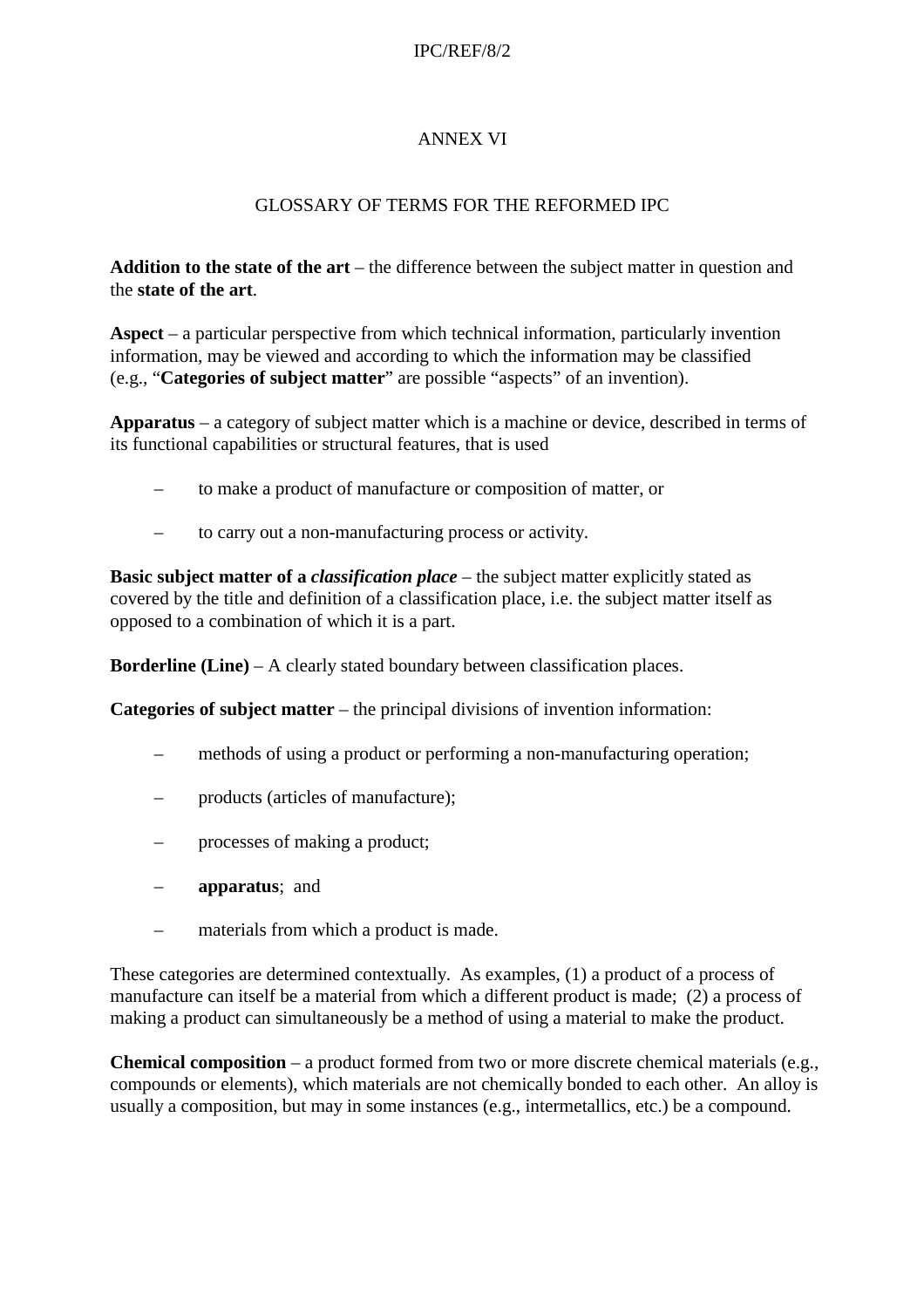[**Chemical compound** – a chemical compound is a substance formed of atoms of different elements attached to each other via chemical bonds.]

**Combination** – a technical "thing" as a whole that consists of two or more steps or components put together for a purpose. For example:

– A three-step manufacturing process is a combination of three steps that together produce a product;

– A five-component chemical composition is a combination of the five components that may have a property that each component alone will not have; and

– A wheelchair is a combination of a chair and a wheel assembly designed to transport a person in a sitting position.

The terms **combination** and **subcombination**, however, are relative terms. Thus, the first example might be a subcombination of a larger combination with a fourth step. In the third example, the wheel assembly is itself a combination of a tyre, spokes, and rim as well as a subcombination of the wheelchair.

**Embodiment** – a specific disclosed example of how an inventive concept, that is more generally stated elsewhere in the disclosure, can be put into practice**.** See **Genus.**

**General top-down order of priority** – a practice in which subject matter is classified in a particular group in a subclass scheme by:

– determining the topmost main group in the scheme which provides for the subject matter;

– determining, under the main group, the topmost one-dot subgroup that provides for the subject matter; and

– repeating the procedure of the previous step through successive indentation levels of subgroups until the topmost appropriate subgroup in the deepest (greatest number of dots) subgroup level is determined (i.e., until the last level of indentation is reached or until none of the subgroups at the next indentation level provide for the subject matter)*.*

**Genus** – a grouping of embodiments within a category of subject matter which share a common limitation.

A **subgenus** (i.e., **species**) is a subgrouping within a genus.

An **ultimate species** is the most specific embodiment within a genus, i.e., an embodiment with no explicit variables. This expression is primarily used in the chemical arts.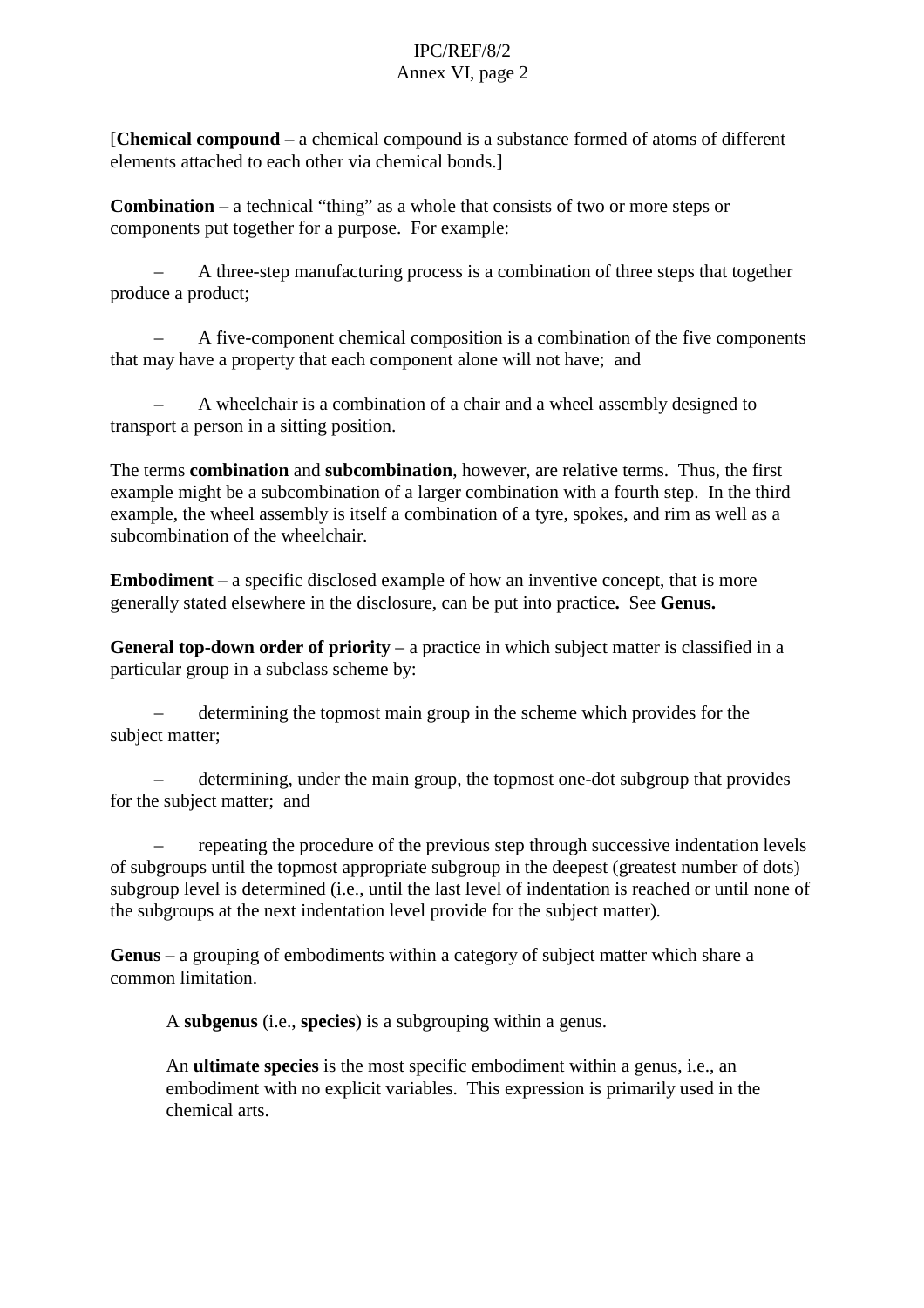Example:

Considering "inorganic compounds" as a genus, "inorganic salts" or "sodium salts" would be a "subgenus" or "species," and "sodium chloride" would be an "ultimate species."

**Group branch (Group array)** – a segment of a subclass consisting of

- a particular main group or subgroup, and
- all the subgroups indented under it.

[**Inclusive nature of groups** – a principle by which a group, within a subclass scheme, provides for:

(a) its defined subject matter, and

(b) **combinations** of its defined subject matter with other subject matter, provided the combinations:

– belong to a **category** of subject matter (process of making, product, etc.) within the scope of the group definition;

– are not [expressly] **covered** by another subclass; and

– are not classified elsewhere in the scheme in a group having precedence/priority.

An inventive **embodiment** *as a whole* (e.g., a claimed combination in an issued patent) must be classified into a scheme on the basis of the inclusiveness principle. Any part or piece of the embodiment, however, which itself constitutes **invention information** is also to be considered to be an **obligatory classification**.

For example, under this principle when Top-Down Priority practice is used, the first appearing coordinate group in a subclass scheme that provides for given subject matter is normally exhaustive (subject to the qualification in the following paragraph**)** of this subject matter. Thus, no lower coordinate **group or group branch** of the scheme should provide for either the subject matter, or for combinations including the subject matter.]

**Indentation/indent** – a graphic representation of the hierarchical relationships of groups within classification schemes. Indentation indicates subdivision of part of the subject matter **covered** by a group into its subgroup(s). The dependent relationship of a subgroup to its "parent" group is shown in a classification scheme by positioning the subgroup title below, to the right of, and with one more dot preceding its title than its "parent" group.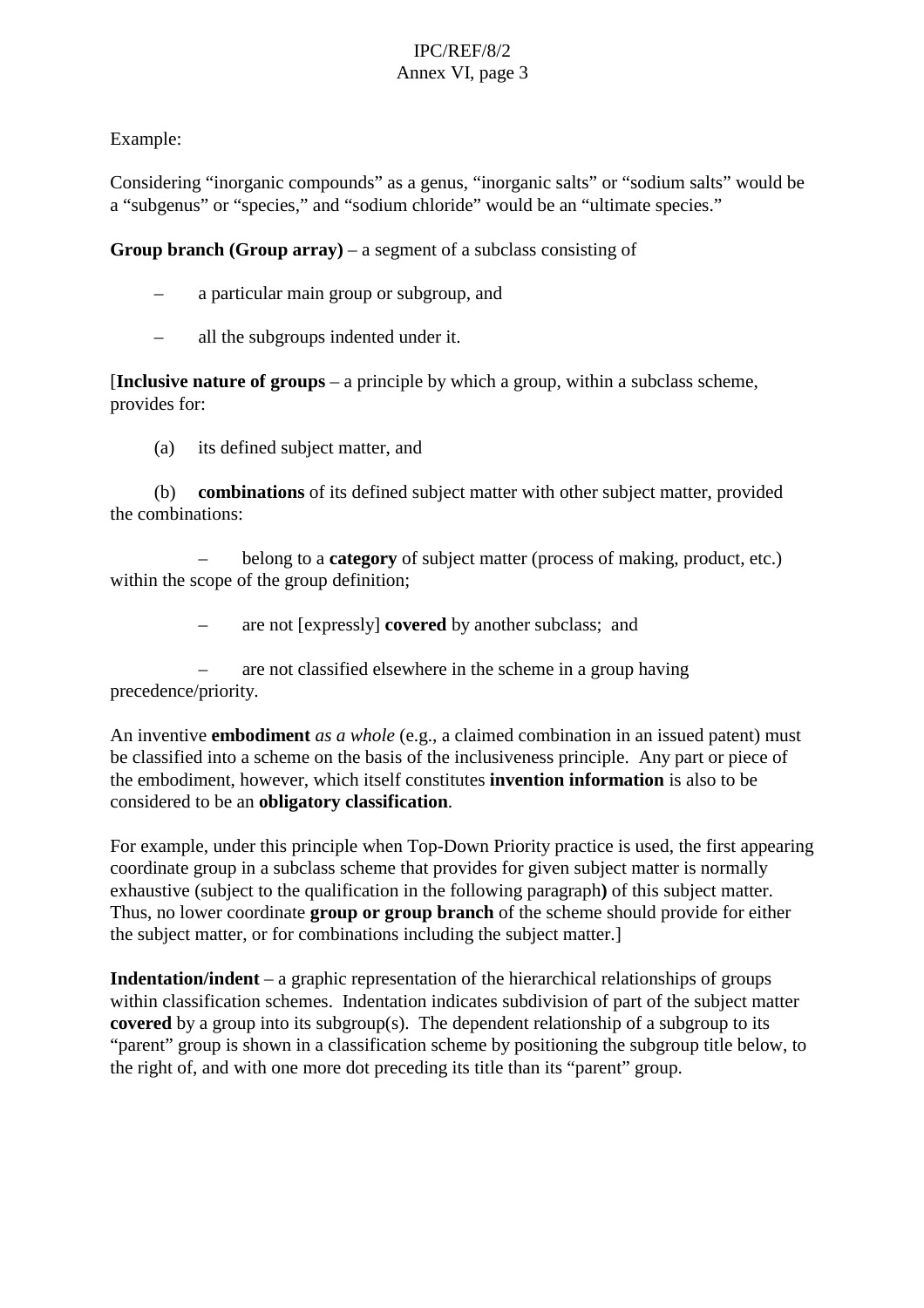Example:

A63H 3/00 Dolls A63H 3/36 • Details; Accessories  $A63H3/38$  • • Dolls' eyes  $A63H3/40 \bullet \bullet \bullet \bullet \text{ movable}.$ 

In this example, the subgroup A63H 3/40 is successively dependent on subgroups A63H 3/38, A63H 3/36 and on main group A63H 3/00 under which it is indented. Without the use of **hierarchy** and **indentation**, subgroup A63H 3/40 would require a title such as "Movable dolls' eyes as details of dolls."

**Invention information** (in a patent document) – all novel and unobvious subject matter in its total disclosure (for example, description, drawings, claims) that represents an addition to the state of the art in the context of the state of the art (for example, a solution to a stated problem). "Invention information" should usually be determined using the claims of the patent document for guidance.

**Material** – A **category of subject matter** that embraces any substance, intermediate product, or composition of matter which is acted upon to make a product.

**Obligatory classification** – the classification necessary to completely represent the invention information of a patent document.

**Parallel groups (Coordinate groups)** – groups that depend from the same immediate classification place (i.e., "parent" subclass or group) and are at the same hierarchical (indentation) level.

Example: all main groups in the same subclass are parallel (coordinate).

**Product** – A category of subject matter that is an article or composition of matter resulting from a process and defined in terms of its structural features or its physical or chemical properties.

**Residual main group** – A main group, within a subclass scheme, that is not defined by any technical features and that provides for the subject matter not covered by any of the other main groups of the subclass.

**Species** – see **Genus**.

**Standardized sequence of groups** – The arrangement of groups following the principle of proceeding from more complex to less complex subject matter and from specialized to non-specialized subject matter of the subclass.

**Subclass scheme** – The ordered arrangement of groups within a subclass.